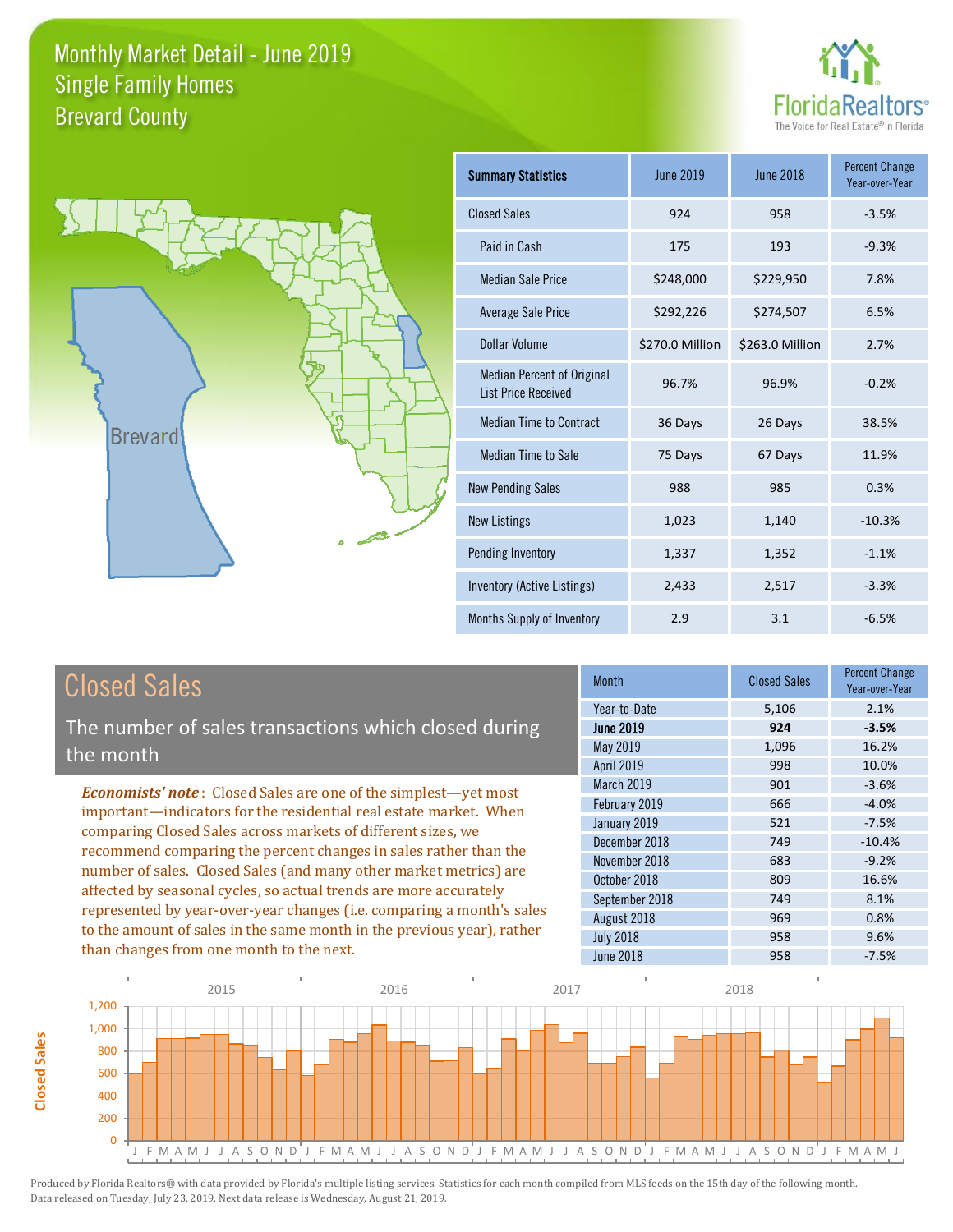this statistic should be interpreted with care.



221 -3.9%

| Cash Sales                                                                     | <b>Month</b>      | <b>Cash Sales</b> | <b>Percent Change</b><br>Year-over-Year |
|--------------------------------------------------------------------------------|-------------------|-------------------|-----------------------------------------|
|                                                                                | Year-to-Date      | 1,129             | $-0.6%$                                 |
| The number of Closed Sales during the month in which                           | <b>June 2019</b>  | 175               | $-9.3%$                                 |
| buyers exclusively paid in cash                                                | May 2019          | 229               | 12.3%                                   |
|                                                                                | <b>April 2019</b> | 208               | 14.3%                                   |
|                                                                                | <b>March 2019</b> | 187               | $-10.5%$                                |
|                                                                                | February 2019     | 179               | $-7.3%$                                 |
| <b>Economists' note:</b> Cash Sales can be a useful indicator of the extent to | January 2019      | 151               | $-2.6%$                                 |
| which investors are participating in the market. Why? Investors are            | December 2018     | 176               | $-8.8%$                                 |
| far more likely to have the funds to purchase a home available up front,       | November 2018     | 150               | $-17.1%$                                |
| whereas the typical homebuyer requires a mortgage or some other                | October 2018      | 219               | 31.9%                                   |
| form of financing. There are, of course, many possible exceptions, so          | September 2018    | 184               | 15.7%                                   |

J F M A M J J A S O N D J F M A M J J A S O N D J F M A M J J A S O N D J F M A M J J A S O N D J F M A M J 0 100 200 300 400 2015 2016 2017 2018

# Cash Sales as a Percentage of Closed Sales

The percentage of Closed Sales during the month which were Cash Sales

*Economists' note* : This statistic is simply another way of viewing Cash Sales. The remaining percentages of Closed Sales (i.e. those not paid fully in cash) each month involved some sort of financing, such as mortgages, owner/seller financing, assumed loans, etc.

| <b>Month</b>      | <b>Percent of Closed</b><br>Sales Paid in Cash | <b>Percent Change</b><br>Year-over-Year |
|-------------------|------------------------------------------------|-----------------------------------------|
| Year-to-Date      | 22.1%                                          | $-2.6%$                                 |
| <b>June 2019</b>  | 18.9%                                          | $-6.0%$                                 |
| May 2019          | 20.9%                                          | $-3.2%$                                 |
| <b>April 2019</b> | 20.8%                                          | 3.5%                                    |
| March 2019        | 20.8%                                          | $-7.1%$                                 |
| February 2019     | 26.9%                                          | $-3.2%$                                 |
| January 2019      | 29.0%                                          | 5.5%                                    |
| December 2018     | 23.5%                                          | 1.7%                                    |
| November 2018     | 22.0%                                          | $-8.7%$                                 |
| October 2018      | 27.1%                                          | 13.4%                                   |
| September 2018    | 24.6%                                          | 7.4%                                    |
| August 2018       | 22.8%                                          | $-4.6%$                                 |
| <b>July 2018</b>  | 21.1%                                          | $-8.3%$                                 |
| <b>June 2018</b>  | 20.1%                                          | $-6.1%$                                 |

June 2018 **193** -13.1%

July 2018 202 0.5%

August 2018

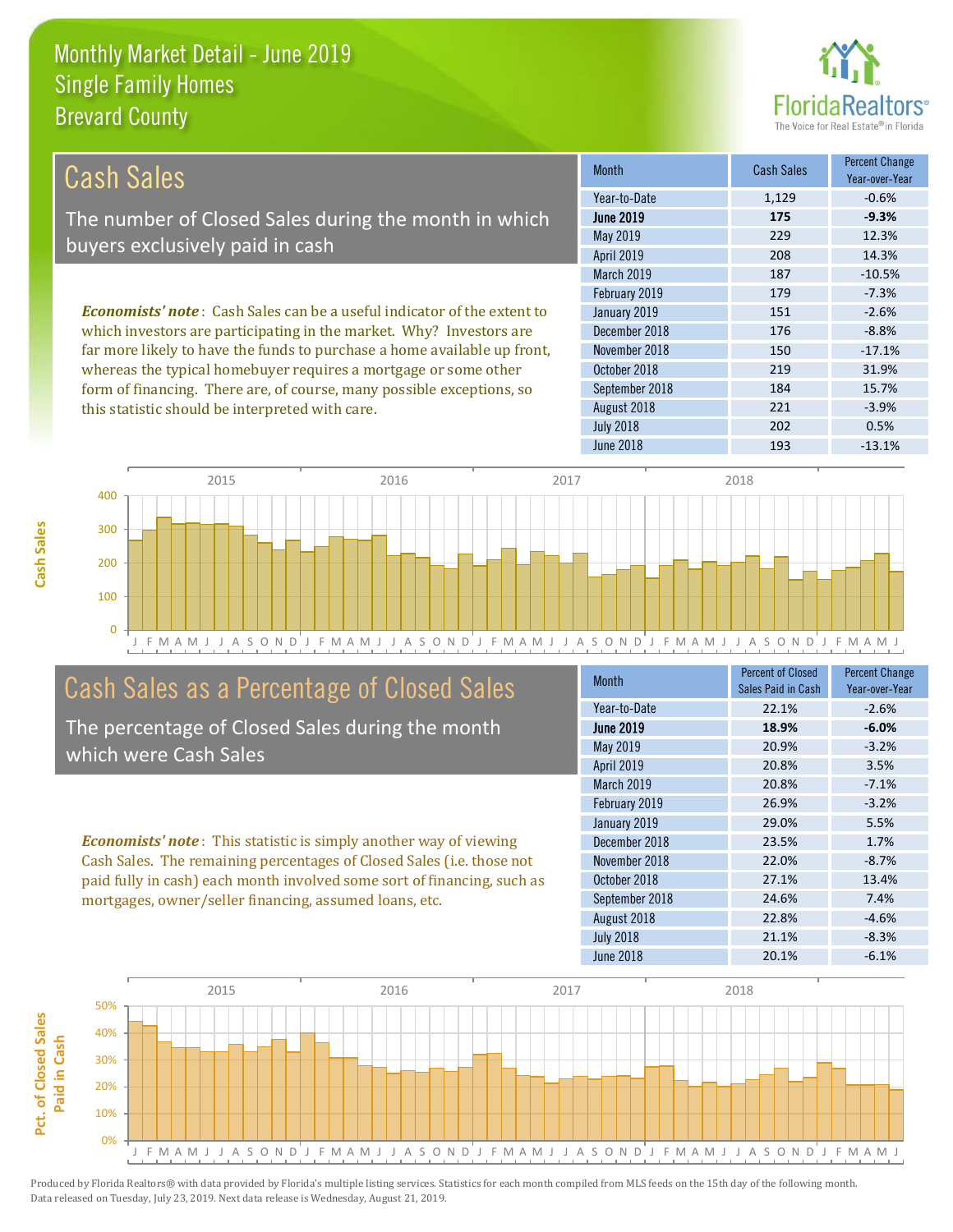

#### Month Median Sale Price Percent Change Year-over-Year June 2019 **\$248,000 7.8%** Year-to-Date \$235,000 4.0% November 2018 **\$225,295** 3.3% May 2019 **\$239,208** 6.3% April 2019 \$238,000 4.6% January 2019 **\$228,463** 6.3% December 2018 **\$229,000** 0.5% March 2019 **\$227,700** -1.0% February 2019 **\$230,000** \$230,000 0.0% October 2018 **\$230,000** 17.9% September 2018 **\$235,000** 9.3% August 2018 **\$235,000** 5.6% July 2018 **\$229,000** \$2.29,000 4.1% June 2018 **\$229,950** \$229,950 4.8% *Economists' note* : Median Sale Price is our preferred summary statistic for price activity because, unlike Average Sale Price, Median Sale Price is not sensitive to high sale prices for small numbers of homes that may not be characteristic of the market area. Keep in mind that median price trends over time are not always solely caused by changes in the general value of local real estate. Median sale price only reflects the values of the homes that *sold* each month, and the mix of the types of homes that sell can change over time. Median Sale Price The median sale price reported for the month (i.e. 50% of sales were above and 50% of sales were below)



# Average Sale Price

The average sale price reported for the month (i.e. total sales in dollars divided by the number of sales)

*Economists' note* : Usually, we prefer Median Sale Price over Average Sale Price as a summary statistic for home prices. However, Average Sale Price does have its uses—particularly when it is analyzed alongside the Median Sale Price. For one, the relative difference between the two statistics can provide some insight into the market for higher-end homes in an area.

| Month            | <b>Average Sale Price</b> | <b>Percent Change</b><br>Year-over-Year |
|------------------|---------------------------|-----------------------------------------|
| Year-to-Date     | \$280,561                 | 3.0%                                    |
| <b>June 2019</b> | \$292,226                 | 6.5%                                    |
| <b>May 2019</b>  | \$286,339                 | 5.1%                                    |
| April 2019       | \$281,691                 | 3.8%                                    |
| March 2019       | \$273,882                 | 0.6%                                    |
| February 2019    | \$274,662                 | $-3.8%$                                 |
| January 2019     | \$264,648                 | 3.5%                                    |
| December 2018    | \$275,614                 | 1.4%                                    |
| November 2018    | \$269,466                 | 8.6%                                    |
| October 2018     | \$276,142                 | 9.8%                                    |
| September 2018   | \$273,823                 | 3.8%                                    |
| August 2018      | \$272,783                 | 3.3%                                    |
| <b>July 2018</b> | \$269,904                 | 4.0%                                    |
| <b>June 2018</b> | \$274,507                 | 5.9%                                    |



**Average Sale Price**

**Average Sale Price**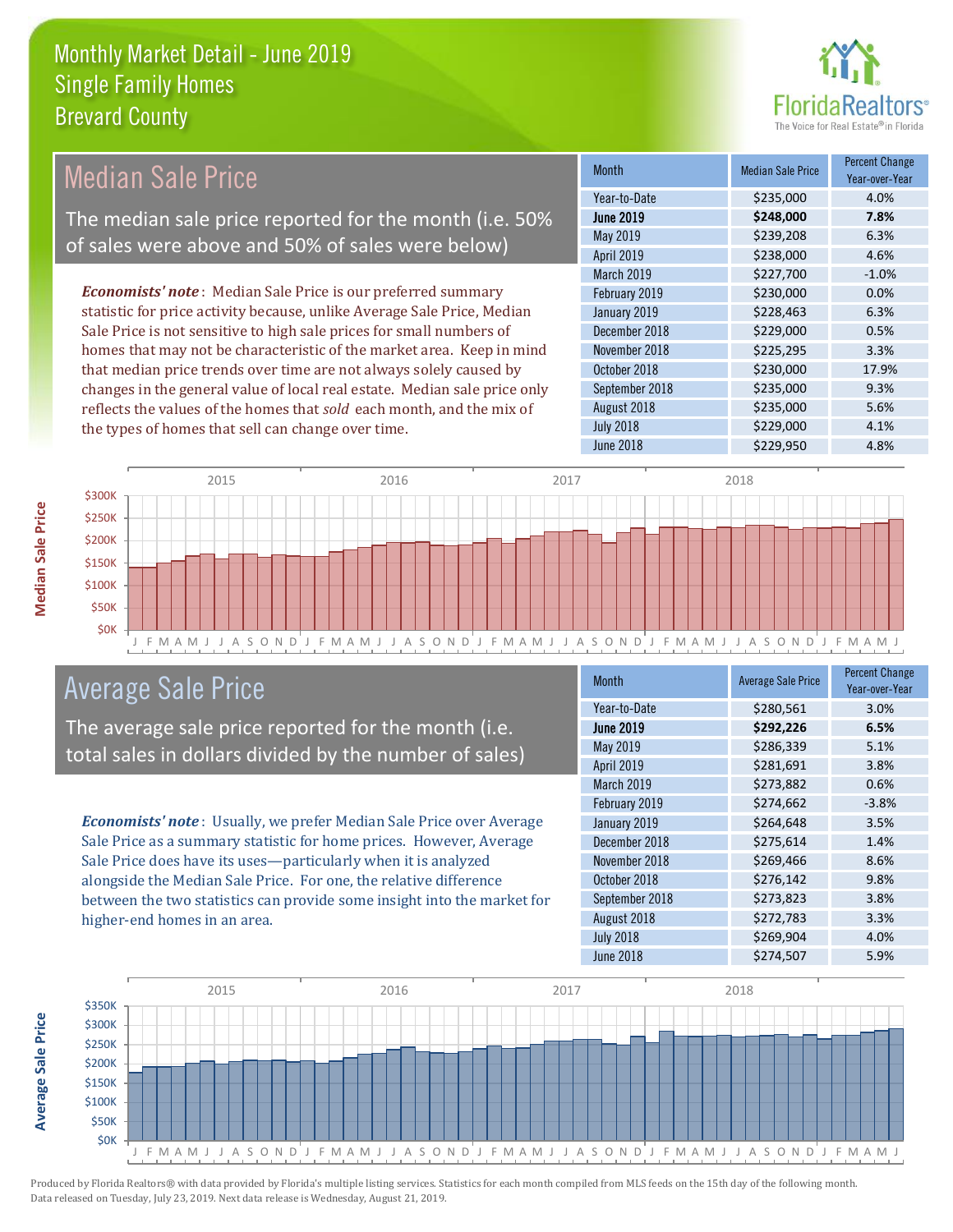

### **Ollar Volume**

The sum of the sale prices for all sales which closed during the month

*Economists' note* : Dollar Volume is simply the sum of all sale prices in a given time period, and can quickly be calculated by multiplying Closed Sales by Average Sale Price. It is a strong indicator of the health of the real estate industry in a market, and is of particular interest to real estate professionals, investors, analysts, and government agencies. Potential home sellers and home buyers, on the other hand, will likely be better served by paying attention to trends in the two components of Dollar Volume (i.e. sales and prices) individually.

| <b>Month</b>     | <b>Dollar Volume</b> | <b>Percent Change</b><br>Year-over-Year |
|------------------|----------------------|-----------------------------------------|
| Year-to-Date     | \$1.4 Billion        | 5.2%                                    |
| <b>June 2019</b> | \$270.0 Million      | 2.7%                                    |
| May 2019         | \$313.8 Million      | 22.2%                                   |
| April 2019       | \$281.1 Million      | 14.2%                                   |
| March 2019       | \$246.8 Million      | $-3.0%$                                 |
| February 2019    | \$182.9 Million      | $-7.6%$                                 |
| January 2019     | \$137.9 Million      | $-4.2%$                                 |
| December 2018    | \$206.4 Million      | $-9.2%$                                 |
| November 2018    | \$184.0 Million      | $-1.4%$                                 |
| October 2018     | \$223.4 Million      | 28.0%                                   |
| September 2018   | \$205.1 Million      | 12.2%                                   |
| August 2018      | \$264.3 Million      | 4.2%                                    |
| <b>July 2018</b> | \$258.6 Million      | 14.0%                                   |
| <b>June 2018</b> | \$263.0 Million      | $-2.1%$                                 |



# Median Percent of Original List Price Received

The median of the sale price (as a percentage of the original list price) across all properties selling during the month

*Economists' note* : The Median Percent of Original List Price Received is useful as an indicator of market recovery, since it typically rises as buyers realize that the market may be moving away from them and they need to match the selling price (or better it) in order to get a contract on the house. This is usually the last measure to indicate a market has shifted from down to up, so it is what we would call a *lagging* indicator.

| <b>Month</b>      | Med. Pct. of Orig.<br><b>List Price Received</b> | <b>Percent Change</b><br>Year-over-Year |
|-------------------|--------------------------------------------------|-----------------------------------------|
| Year-to-Date      | 95.9%                                            | $-0.7%$                                 |
| <b>June 2019</b>  | 96.7%                                            | $-0.2%$                                 |
| May 2019          | 96.0%                                            | $-0.7%$                                 |
| <b>April 2019</b> | 95.9%                                            | $-0.9%$                                 |
| March 2019        | 95.8%                                            | $-1.1%$                                 |
| February 2019     | 95.3%                                            | $-0.7%$                                 |
| January 2019      | 95.1%                                            | $-0.7%$                                 |
| December 2018     | 95.4%                                            | $-1.2%$                                 |
| November 2018     | 96.0%                                            | $-0.6%$                                 |
| October 2018      | 96.0%                                            | $-0.1%$                                 |
| September 2018    | 96.5%                                            | 0.0%                                    |
| August 2018       | 96.6%                                            | $-0.2%$                                 |
| <b>July 2018</b>  | 96.5%                                            | $-0.5%$                                 |
| June 2018         | 96.9%                                            | $-0.3%$                                 |

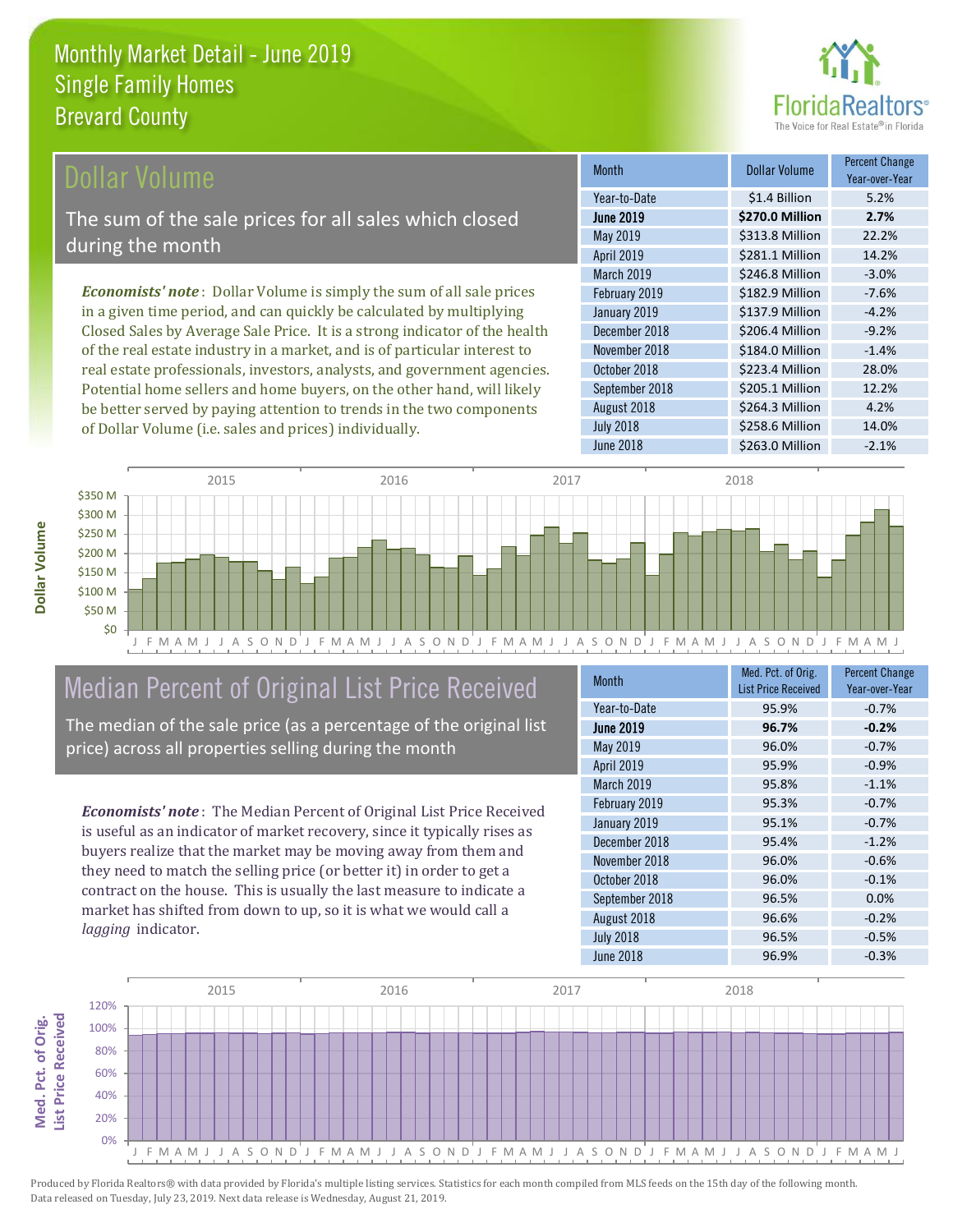

# Median Time to Contract

The median number of days between the listing date and contract date for all Closed Sales during the month

*Economists' note* : Like Time to Sale, Time to Contract is a measure of the length of the home selling process calculated for sales which closed during the month. The difference is that Time to Contract measures the number of days between the initial listing of a property and the signing of the contract which eventually led to the closing of the sale. When the gap between Median Time to Contract and Median Time to Sale grows, it is usually a sign of longer closing times and/or declining numbers of cash sales.

| <b>Month</b>     | <b>Median Time to</b><br>Contract | <b>Percent Change</b><br>Year-over-Year |
|------------------|-----------------------------------|-----------------------------------------|
| Year-to-Date     | 44 Days                           | 46.7%                                   |
| <b>June 2019</b> | 36 Days                           | 38.5%                                   |
| May 2019         | 38 Days                           | 40.7%                                   |
| April 2019       | 41 Days                           | 51.9%                                   |
| March 2019       | 49 Days                           | 63.3%                                   |
| February 2019    | 57 Days                           | 46.2%                                   |
| January 2019     | 54 Days                           | 45.9%                                   |
| December 2018    | 44 Days                           | 57.1%                                   |
| November 2018    | 39 Days                           | 30.0%                                   |
| October 2018     | 34 Days                           | 0.0%                                    |
| September 2018   | 30 Days                           | 11.1%                                   |
| August 2018      | 32 Days                           | 28.0%                                   |
| <b>July 2018</b> | 29 Days                           | 45.0%                                   |
| <b>June 2018</b> | 26 Days                           | 52.9%                                   |



# Median Time to Sale

**Median Time to Contract**

**Median Time to** 

The median number of days between the listing date and closing date for all Closed Sales during the month

*Economists' note* : Time to Sale is a measure of the length of the home selling process, calculated as the number of days between the initial listing of a property and the closing of the sale. *Median* Time to Sale is the amount of time the "middle" property selling this month was on the market. That is, 50% of homes selling this month took *less* time to sell, and 50% of homes took *more* time to sell. Median Time to Sale gives a more accurate picture than Average Time to Sale, which can be skewed upward by small numbers of properties taking an abnormally long time to sell.

| <b>Month</b>     | <b>Median Time to Sale</b> | <b>Percent Change</b><br>Year-over-Year |
|------------------|----------------------------|-----------------------------------------|
| Year-to-Date     | 84 Days                    | 18.3%                                   |
| <b>June 2019</b> | 75 Days                    | 11.9%                                   |
| May 2019         | 79 Days                    | 17.9%                                   |
| April 2019       | 79 Days                    | 19.7%                                   |
| March 2019       | 90 Days                    | 30.4%                                   |
| February 2019    | 94 Days                    | 13.3%                                   |
| January 2019     | 92 Days                    | 16.5%                                   |
| December 2018    | 82 Days                    | 22.4%                                   |
| November 2018    | 79 Days                    | 6.8%                                    |
| October 2018     | 73 Days                    | $-8.8%$                                 |
| September 2018   | 71 Days                    | $-2.7%$                                 |
| August 2018      | 71 Days                    | 6.0%                                    |
| <b>July 2018</b> | 69 Days                    | 7.8%                                    |
| June 2018        | 67 Days                    | 6.3%                                    |

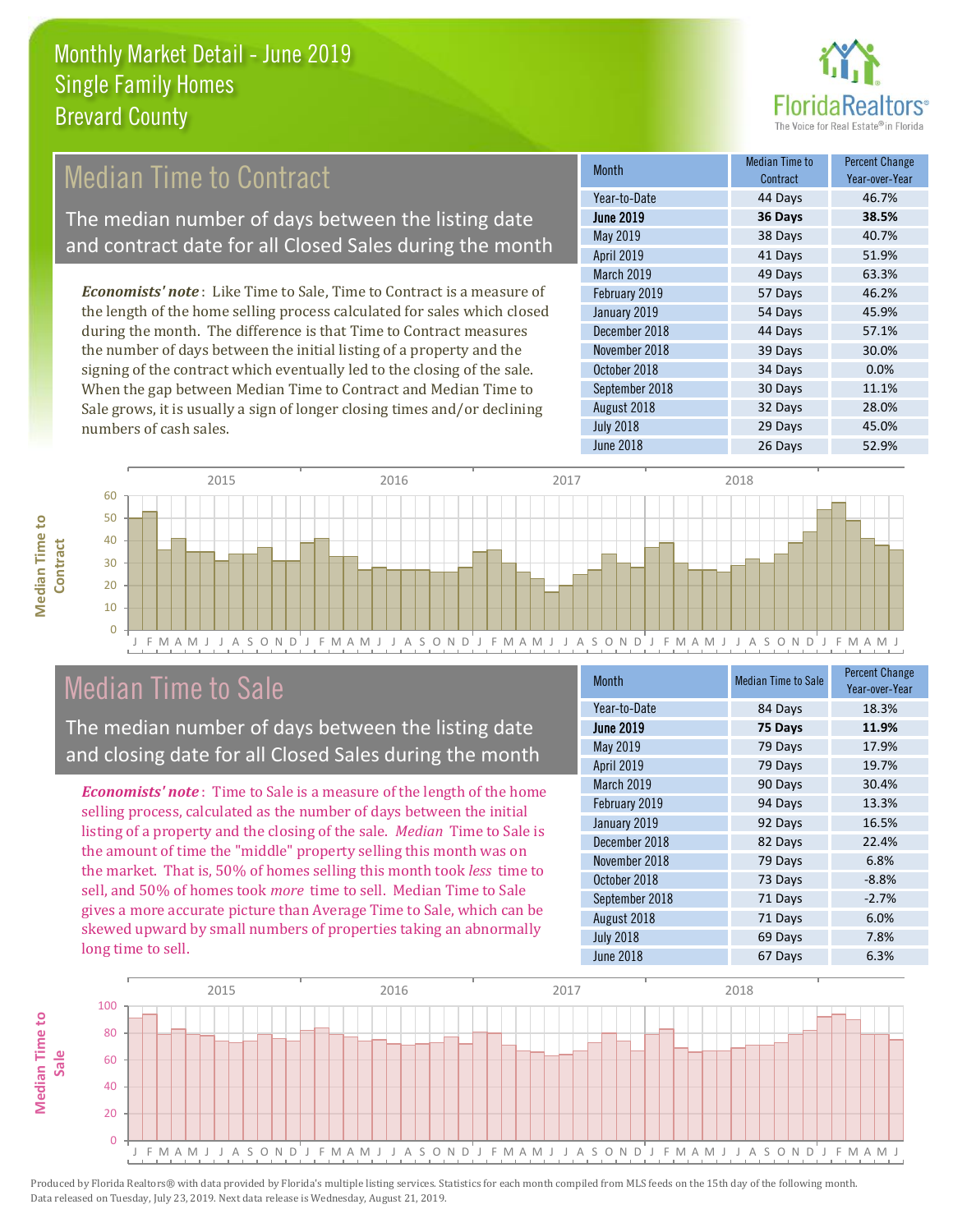distressed properties for sale.



| <b>New Pending Sales</b>                                                       | <b>Month</b>      | <b>New Pending Sales</b> | <b>Percent Change</b><br>Year-over-Year |
|--------------------------------------------------------------------------------|-------------------|--------------------------|-----------------------------------------|
|                                                                                | Year-to-Date      | 6.069                    | 2.7%                                    |
| The number of listed properties that went under                                | <b>June 2019</b>  | 988                      | 0.3%                                    |
| contract during the month                                                      | May 2019          | 1,022                    | $-1.5%$                                 |
|                                                                                | <b>April 2019</b> | 1,138                    | 10.7%                                   |
|                                                                                | <b>March 2019</b> | 1,145                    | 10.7%                                   |
| <b>Economists' note</b> : Because of the typical length of time it takes for a | February 2019     | 925                      | 2.1%                                    |
| sale to close, economists consider Pending Sales to be a decent                | January 2019      | 851                      | $-7.4%$                                 |
| indicator of potential future Closed Sales. It is important to bear in         | December 2018     | 612                      | $-6.7%$                                 |
| mind, however, that not all Pending Sales will be closed successfully.         | November 2018     | 674                      | $-14.7%$                                |
| So, the effectiveness of Pending Sales as a future indicator of Closed         | October 2018      | 762                      | $-11.3%$                                |
| Sales is susceptible to changes in market conditions such as the               | September 2018    | 795                      | 47.8%                                   |



# New Listings

The number of properties put onto the market during the month

availability of financing for homebuyers and the inventory of

*Economists' note* : New Listings tend to rise in delayed response to increasing prices, so they are often seen as a lagging indicator of market health. As prices rise, potential sellers raise their estimations of value—and in the most recent cycle, rising prices have freed up many potential sellers who were previously underwater on their mortgages. Note that in our calculations, we take care to not include properties that were recently taken off the market and quickly relisted, since these are not really *new* listings.

| <b>Month</b>     | <b>New Listings</b> | <b>Percent Change</b><br>Year-over-Year |
|------------------|---------------------|-----------------------------------------|
| Year-to-Date     | 6,498               | $-6.6%$                                 |
| <b>June 2019</b> | 1,023               | $-10.3%$                                |
| <b>May 2019</b>  | 1,122               | $-16.0%$                                |
| April 2019       | 1,088               | $-5.9%$                                 |
| March 2019       | 1,121               | $-7.7%$                                 |
| February 2019    | 1,060               | 2.3%                                    |
| January 2019     | 1,084               | 0.6%                                    |
| December 2018    | 700                 | 0.7%                                    |
| November 2018    | 948                 | 1.9%                                    |
| October 2018     | 1,050               | 12.2%                                   |
| September 2018   | 932                 | 49.4%                                   |
| August 2018      | 1,215               | 13.4%                                   |
| <b>July 2018</b> | 1,085               | $-9.4%$                                 |
| <b>June 2018</b> | 1,140               | $-2.9%$                                 |

August 2018 **902** -10.2% July 2018 **933** -6.2% June 2018 **2.4%** 



Produced by Florida Realtors® with data provided by Florida's multiple listing services. Statistics for each month compiled from MLS feeds on the 15th day of the following month. Data released on Tuesday, July 23, 2019. Next data release is Wednesday, August 21, 2019.

**New Listings**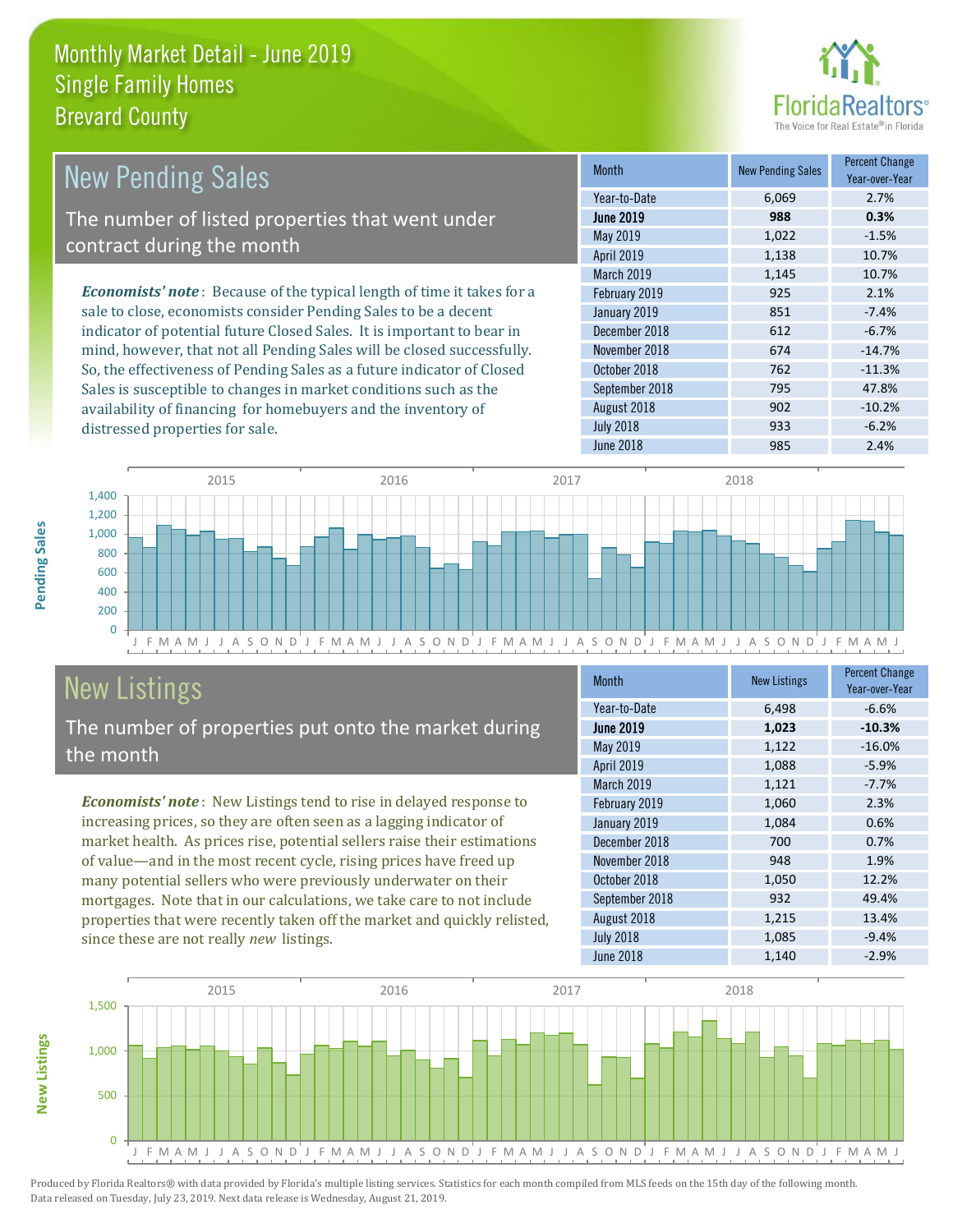

# Inventory (Active Listings) The number of property listings active at the end of the month

*Economists' note* : There are a number of ways to define and calculate Inventory. Our method is to simply count the number of active listings on the last day of the month, and hold this number to compare with the same month the following year. Inventory rises when New Listings are outpacing the number of listings that go off-market (regardless of whether they actually sell). Likewise, it falls when New Listings aren't keeping up with the rate at which homes are going off-market.

| <b>Month</b>             | Inventory | <b>Percent Change</b><br>Year-over-Year |
|--------------------------|-----------|-----------------------------------------|
| <b>YTD (Monthly Avg)</b> | 2,707     | 13.3%                                   |
| <b>June 2019</b>         | 2,433     | $-3.3%$                                 |
| May 2019                 | 2,553     | $-0.2%$                                 |
| April 2019               | 2,586     | 7.7%                                    |
| March 2019               | 2,769     | 18.8%                                   |
| February 2019            | 2,954     | 31.6%                                   |
| January 2019             | 2,947     | 29.1%                                   |
| December 2018            | 2,808     | 29.6%                                   |
| November 2018            | 2,917     | 29.1%                                   |
| October 2018             | 2,806     | 26.1%                                   |
| September 2018           | 2,630     | 16.1%                                   |
| August 2018              | 2,729     | 20.5%                                   |
| <b>July 2018</b>         | 2,567     | 11.6%                                   |
| June 2018                | 2,517     | 12.3%                                   |



# Months Supply of Inventory

An estimate of the number of months it will take to deplete the current Inventory given recent sales rates

*Economists' note* : MSI is a useful indicator of market conditions. The benchmark for a balanced market (favoring neither buyer nor seller) is 5.5 months of inventory. Anything higher is traditionally a buyers' market, and anything lower is a sellers' market. There is no single accepted way of calculating MSI. A common method is to divide current Inventory by the most recent month's Closed Sales count, but this count is a usually poor predictor of future Closed Sales due to seasonal cycles. To eliminate seasonal effects, we use the 12-month average of monthly Closed Sales instead.

| <b>Month</b>             | <b>Months Supply</b> | <b>Percent Change</b><br>Year-over-Year |
|--------------------------|----------------------|-----------------------------------------|
| <b>YTD (Monthly Avg)</b> | 3.3                  | 13.8%                                   |
| <b>June 2019</b>         | 2.9                  | $-6.5%$                                 |
| May 2019                 | 3.0                  | $-3.2%$                                 |
| April 2019               | 3.1                  | 6.9%                                    |
| March 2019               | 3.4                  | 21.4%                                   |
| February 2019            | 3.6                  | 33.3%                                   |
| January 2019             | 3.6                  | 28.6%                                   |
| December 2018            | 3.4                  | 25.9%                                   |
| November 2018            | 3.5                  | 25.0%                                   |
| October 2018             | 3.3                  | 22.2%                                   |
| September 2018           | 3.2                  | 14.3%                                   |
| August 2018              | 3.3                  | 22.2%                                   |
| <b>July 2018</b>         | 3.1                  | 10.7%                                   |
| <b>June 2018</b>         | 3.1                  | 14.8%                                   |

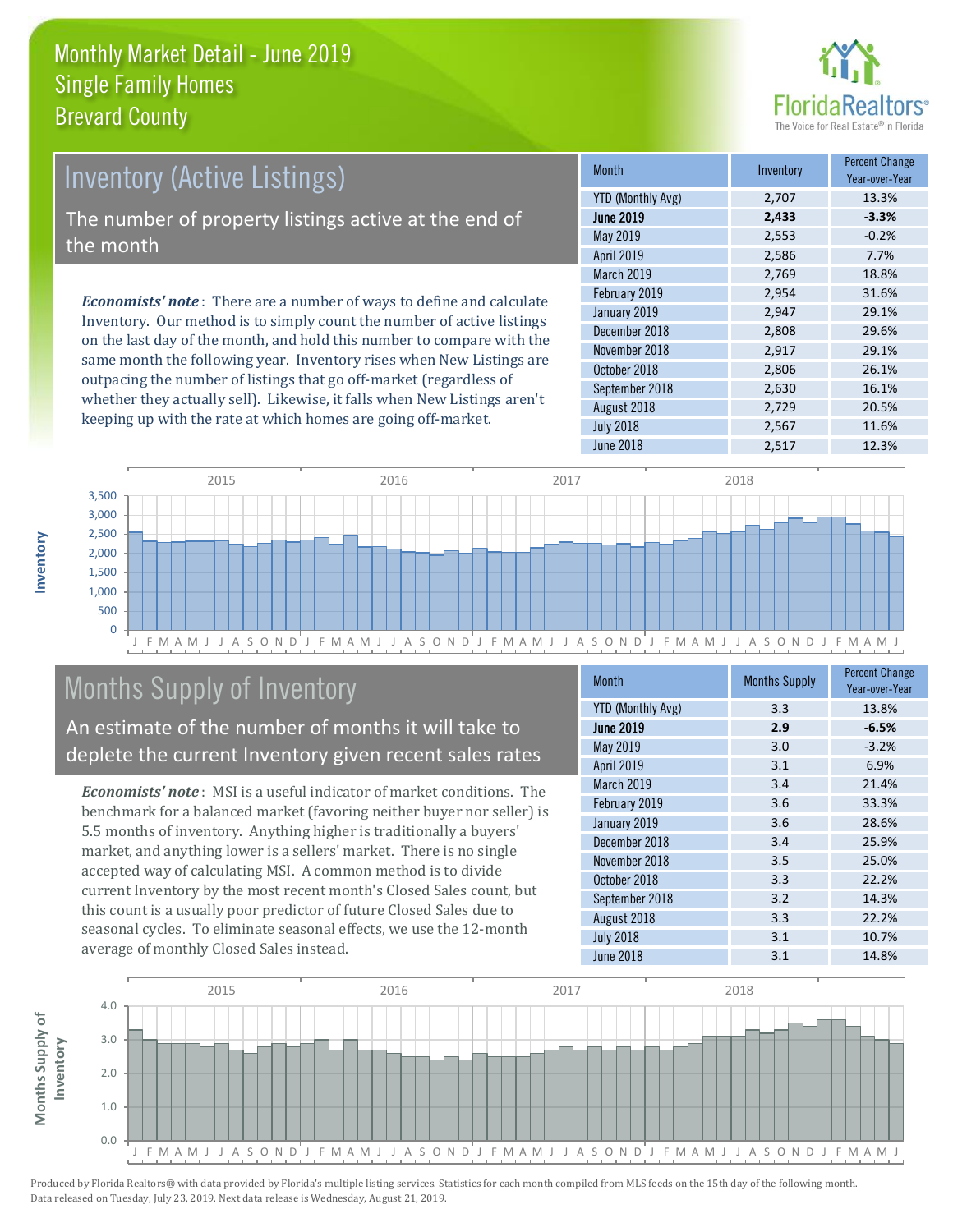

#### *Economists' note:* Closed Sales are one of the simplest—yet most important—indicators for the residential real estate market. When comparing Closed Sales across markets of different sizes, we recommend comparing the percent changes in sales rather than the number of sales. Closed Sales (and many other market metrics) are affected by seasonal cycles, so actual trends are more accurately represented by year-over-year changes (i.e. comparing a month's sales to the amount of sales in the same month in the previous year), rather than changes from one month to the next. \$1,000,000 or more 8 -11.1%  $$250,000 - $299,999$  133  $-5.7\%$ \$300,000 - \$399,999 163 22.6% \$400,000 - \$599,999 115 5.5% \$600,000 - \$999,999 39 69.6% \$150,000 - \$199,999 185 -11.1% \$200,000 - \$249,999 187 -0.5% \$100,000 - \$149,999 76 -32.1% Sale Price Closed Sales Percent Change Year-over-Year Less than \$50,000 3 -40.0% \$50,000 - \$99,999 15 -50.0% Closed Sales by Sale Price The number of sales transactions which closed during the month



### Median Time to Contract by Sale Price The median number of days between the listing date and contract date for all Closed Sales during the month

*Economists' note* : Like Time to Sale, Time to Contract is a measure of the length of the home selling process calculated for sales which closed during the month. The difference is that Time to Contract measures the number of days between the initial listing of a property and the signing of the contract which eventually led to the closing of the sale. When the gap between Median Time to Contract and Median Time to Sale grows, it is usually a sign of longer closing times and/or declining numbers of cash sales.

| <b>Sale Price</b>     | <b>Median Time to</b><br>Contract | <b>Percent Change</b><br>Year-over-Year |
|-----------------------|-----------------------------------|-----------------------------------------|
| Less than \$50,000    | 117 Days                          | 62.5%                                   |
| $$50,000 - $99,999$   | 4 Days                            | $-76.5%$                                |
| $$100,000 - $149,999$ | 32 Days                           | 128.6%                                  |
| $$150,000 - $199,999$ | 35 Days                           | 94.4%                                   |
| \$200,000 - \$249,999 | 23 Days                           | $-8.0\%$                                |
| \$250,000 - \$299,999 | 34 Days                           | 25.9%                                   |
| \$300,000 - \$399,999 | 48 Days                           | 20.0%                                   |
| \$400,000 - \$599,999 | 55 Days                           | 44.7%                                   |
| \$600,000 - \$999,999 | 59 Days                           | 7.3%                                    |
| \$1,000,000 or more   | 98 Days                           | $-72.2%$                                |

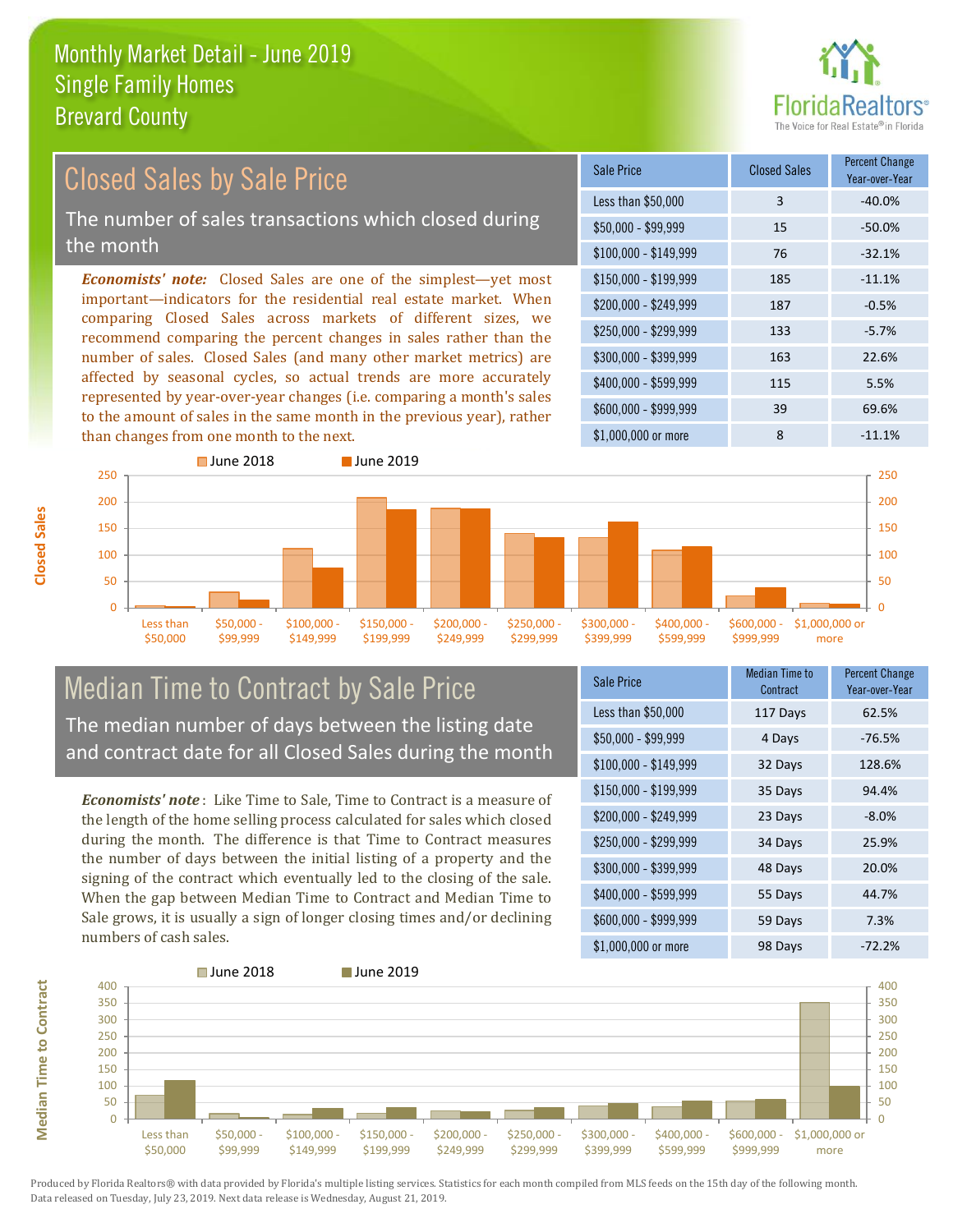

# New Listings by Initial Listing Price

The number of properties put onto the market during the month

*Economists' note:* New Listings tend to rise in delayed response to increasing prices, so they are often seen as a lagging indicator of market health. As prices rise, potential sellers raise their estimations of value—and in the most recent cycle, rising prices have freed up many potential sellers who were previously underwater on their mortgages. Note that in our calculations, we take care to not include properties that were recently taken off the market and quickly relisted, since these are not really *new* listings.

| <b>Initial Listing Price</b> | <b>New Listings</b> | <b>Percent Change</b><br>Year-over-Year |
|------------------------------|---------------------|-----------------------------------------|
| Less than \$50,000           | 5                   | 66.7%                                   |
| $$50,000 - $99,999$          | 23                  | $-20.7%$                                |
| $$100,000 - $149,999$        | 69                  | $-34.3%$                                |
| $$150,000 - $199,999$        | 217                 | $-8.1%$                                 |
| \$200,000 - \$249,999        | 196                 | $-6.2%$                                 |
| \$250,000 - \$299,999        | 141                 | $-19.9%$                                |
| \$300,000 - \$399,999        | 160                 | $-5.9%$                                 |
| \$400,000 - \$599,999        | 138                 | 5.3%                                    |
| \$600,000 - \$999,999        | 54                  | $-10.0%$                                |
| \$1,000,000 or more          | 20                  | $-4.8%$                                 |



### Inventory by Current Listing Price The number of property listings active at the end of the month

*Economists' note* : There are a number of ways to define and calculate Inventory. Our method is to simply count the number of active listings on the last day of the month, and hold this number to compare with the same month the following year. Inventory rises when New Listings are outpacing the number of listings that go off-market (regardless of whether they actually sell). Likewise, it falls when New Listings aren't keeping up with the rate at which homes are going off-market.

| <b>Current Listing Price</b> | Inventory | <b>Percent Change</b><br>Year-over-Year |
|------------------------------|-----------|-----------------------------------------|
| Less than \$50,000           | 6         | 20.0%                                   |
| $$50,000 - $99,999$          | 33        | $-2.9%$                                 |
| $$100,000 - $149,999$        | 127       | $-13.6%$                                |
| $$150,000 - $199,999$        | 336       | $-10.4%$                                |
| \$200,000 - \$249,999        | 349       | $-6.2%$                                 |
| \$250,000 - \$299,999        | 335       | 2.1%                                    |
| \$300,000 - \$399,999        | 414       | $-7.2%$                                 |
| \$400,000 - \$599,999        | 434       | $-0.5%$                                 |
| \$600,000 - \$999,999        | 262       | 8.7%                                    |
| \$1,000,000 or more          | 137       | 3.0%                                    |



Produced by Florida Realtors® with data provided by Florida's multiple listing services. Statistics for each month compiled from MLS feeds on the 15th day of the following month. Data released on Tuesday, July 23, 2019. Next data release is Wednesday, August 21, 2019.

**Inventory**